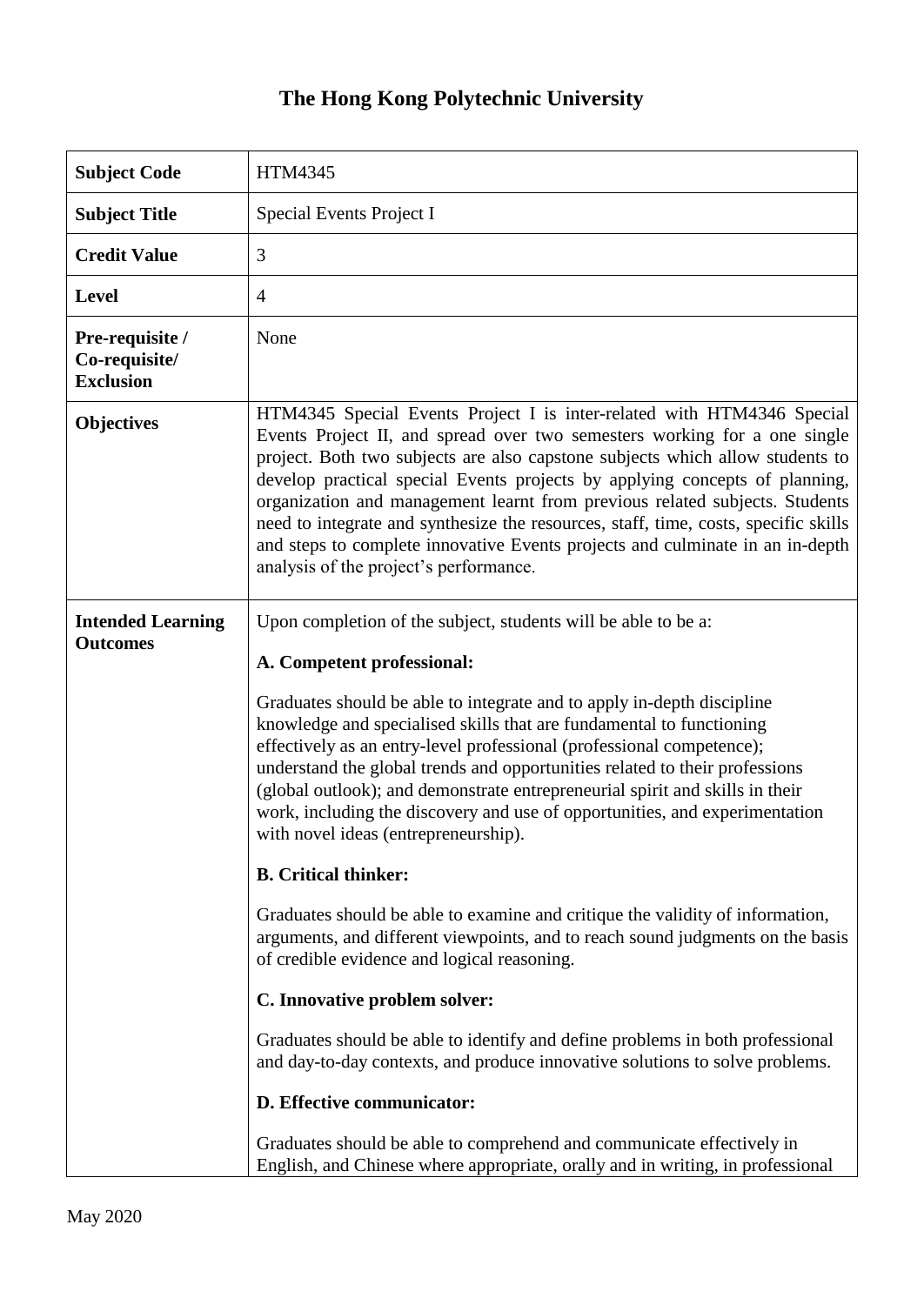|                                                        | and day-to-day contexts.                                                                                                                                                                                                                                                                                                                                                                                                                                                                                                        |
|--------------------------------------------------------|---------------------------------------------------------------------------------------------------------------------------------------------------------------------------------------------------------------------------------------------------------------------------------------------------------------------------------------------------------------------------------------------------------------------------------------------------------------------------------------------------------------------------------|
|                                                        | E. Lifelong learner:                                                                                                                                                                                                                                                                                                                                                                                                                                                                                                            |
|                                                        | Graduates should be able to recognise the need for continual learning and self-<br>improvement, and be able to plan, manage and evaluate their own learning in<br>pursuit of self-determined goals.                                                                                                                                                                                                                                                                                                                             |
|                                                        | F. Ethical leader:                                                                                                                                                                                                                                                                                                                                                                                                                                                                                                              |
|                                                        | Graduates should have an understanding of leadership and be prepared to serve<br>as a leader and a team player (leadership and teamwork); demonstrate self-<br>leadership and psychosocial competence in pursuing personal and professional<br>development (intrapersonal competence); be capable of building and<br>maintaining relationship and resolving conflicts in group work situations<br>(interpersonal competence); and demonstrate ethical reasoning in professional<br>and day-to-day contexts (ethical reasoning). |
|                                                        | G. Socially responsible global citizen:                                                                                                                                                                                                                                                                                                                                                                                                                                                                                         |
|                                                        | Graduates should have the capacity for understanding different cultures and<br>social development needs in the local, national and global contexts (interest in<br>culture and social development); and accept their responsibilities as<br>professionals and citizens to society, their own nation and the world (social,<br>national, and global responsibility).                                                                                                                                                             |
| <b>Subject Synopsis/</b><br><b>Indicative Syllabus</b> | Key topics to be addressed in this subject (Subject to regular update)                                                                                                                                                                                                                                                                                                                                                                                                                                                          |
|                                                        | 1. Project Theme and Concept Development<br>Management activities and setting objectives                                                                                                                                                                                                                                                                                                                                                                                                                                        |
|                                                        | 2. Planning and Management Process<br>Elements of the Events management process, overall structure and timelines                                                                                                                                                                                                                                                                                                                                                                                                                |
|                                                        | 3. Budgeting<br>Determine financial objectives, prepare and manage a budget, develop<br>financial procedures and prepare financial reports, determine funding<br>sources                                                                                                                                                                                                                                                                                                                                                        |
|                                                        | 4. Programme Development<br>Sequence of program elements, creative social programs, selection of<br>speakers research                                                                                                                                                                                                                                                                                                                                                                                                           |
|                                                        | <b>5. Negotiations and Contracts</b><br>Negotiate and finalize contracts, complete contractual agreements and<br>monitor contracts                                                                                                                                                                                                                                                                                                                                                                                              |
|                                                        | <b>6. Risk Management</b><br>Evaluate the level of risk and plan appropriate responses and responsibilities                                                                                                                                                                                                                                                                                                                                                                                                                     |
|                                                        | 7. Marketing and Media<br>Apply marketing principles and strategies, understand various target                                                                                                                                                                                                                                                                                                                                                                                                                                  |